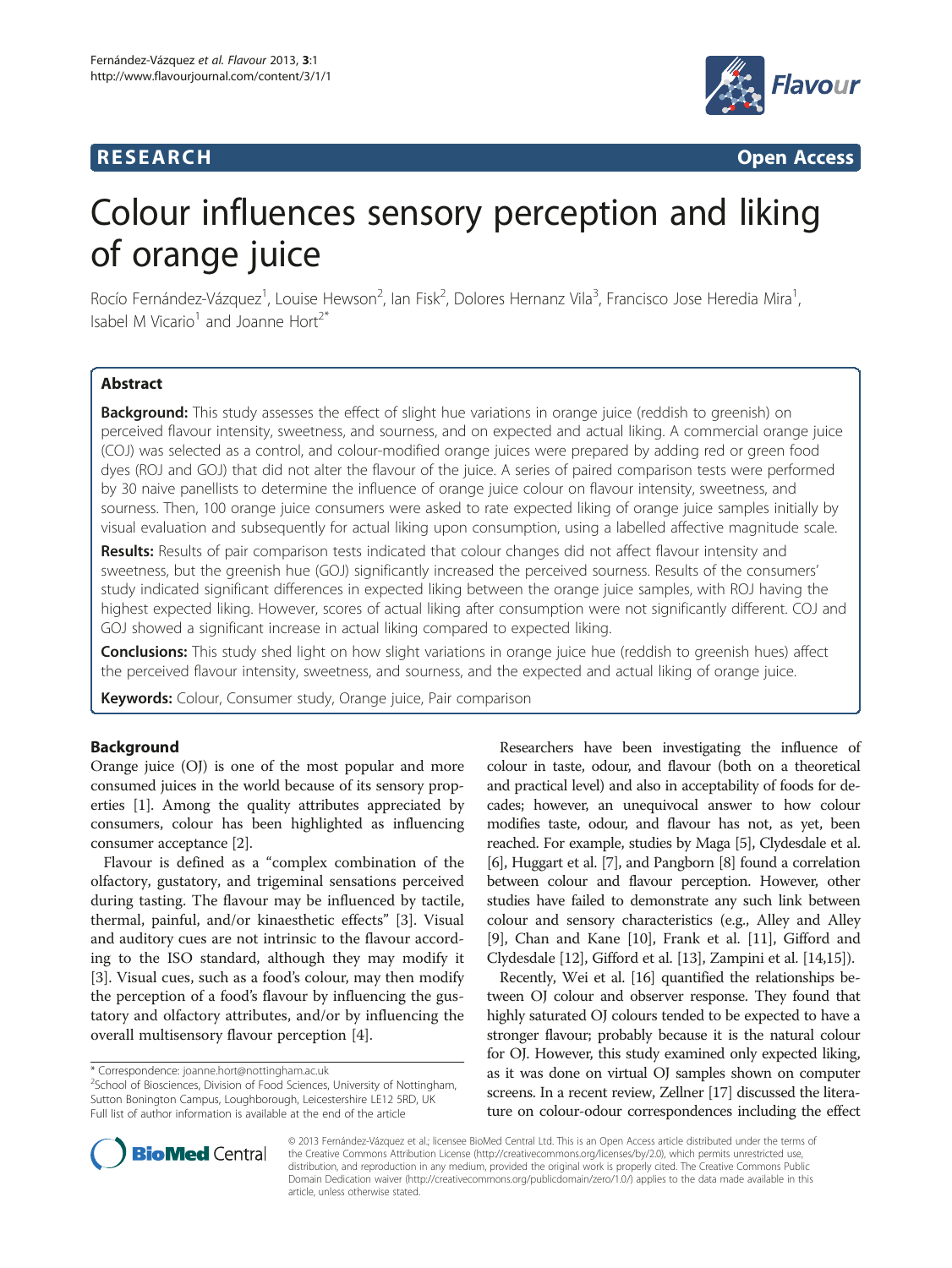on odour discrimination, odour intensity, and odour pleasantness, and concluded that the effects of colour on odour judgements are generally consistent. Studies by DuBose et al. [\[18\]](#page-7-0), Christensen [\[19](#page-7-0)], Guinard and Souchard [\[20](#page-7-0)], and Zellner and Durlach [\[21\]](#page-7-0), also claimed that appropriately coloured foods were perceived to have a stronger intensity of flavour and better quality than inappropriately coloured foods, but in these studies the panellists tasted the samples, not only observed them.

It is a widely accepted fact that food can be more or less appealing because of its appearance, before testing it [\[4](#page-6-0)[,22](#page-7-0)]. Hedonic quality was also found to be influenced by colour. Influence of OJ colour on appearance and flavour was studied by Schutz [\[23\]](#page-7-0) and the results showed that observers preferred the appearance of an orange coloured juice over a yellow coloured juice. Furthermore, Clydesdale et al. [\[24](#page-7-0)] suggested that colour influence could be a result from learned association rather than from inherent psychological characteristics.

Thus far, few studies have investigated modest colour changes in OJs without modifying other characteristics such as flavour and sweetness. Tepper [\[25](#page-7-0)] was the first to explore how a small amount of green food colouring added to OJ influenced flavour, sweetness, and overall liking. The study suggested that acceptance of consumers was reduced by the green colour but had little influence on flavour, sweetness, and overall liking. Here, we have widened the objectives of the investigation to include a wider range of hues (using green and red food colouring) and attributes evaluated (flavour, sweetness, and sourness). We have evaluated expected liking and actual liking, which is a relevant aspect since colour is the first attribute evaluated by consumers prior to consumption, and, finally, differences among groups of consumers were also explored.

## Results and discussion

## Instrumental colour characterization

In Figure [1](#page-2-0), the CIELAB colour space [[26](#page-7-0)]  $(a^*b^*$  plane) illustrates the colour of the samples included in this study as measured by colorimetry. It can be observed that the greenish coloured OJ (GOJ) showed lower values of  $a^*$ , while the reddish coloured OJ (ROJ) showed the highest value. The control OJ (COJ) was placed between the other two groups. The averages of the coordinate  $L^*$  were 47.94, 46.84, and 46.08 for GOJ, ROJ, and COJ, respectively. Accordingly, the hue angle was lower for the ROJ (84.70°) and higher for the GOJ (97.28°), while the COJ value (94.25°) was nearer to the GOJ.

 $\Delta E^*$ <sub>ab</sub> for the samples was calculated with mean values for  $L^*$ ,  $a^*$ , and  $b^*$  corresponding to each OJ, to ensure that the differences between samples could be noticed by the panellists. Results were 5.97, 2.84, and 3.49, between samples GOJ–ROJ, GOJ–COJ, and ROJ–COJ, respectively.

These values are over the range 0.38–0.73 CIELAB units and over 1.75 CIELAB units, which are considered as the threshold and suprathreshold colour differences, respectively [\[27](#page-7-0)]. This means that samples were slightly different and that these differences should be perceived by a normalvision human eye.

#### Sensory evaluation

### Influence of colour on perceived sweetness, sourness, and orange juice flavour

Results from triangle tests comparing the COJ and the colour-modified samples, ROJ or GOJ, provided insufficient evidence to conclude that either of the two colour-modified samples were perceptibly different to the COJ  $(\alpha = 0.05)$ confirming that the dye had no influence on taste, flavour, or texture.

## Influence of colour on sweetness perception

Comparisons for sweetness did not show significant differences in COJ–ROJ, COJ–GOJ or GOJ–ROJ (P >0.05 in all of the cases), so across the range of colour differences in this study, sweetness did not appear to be influenced by colour. Results in this study are in agreement with those reported by Tepper [[25](#page-7-0)] related to slight green colour variation in OJ (no effect on sweetness perception was found). Moreover, studies in other beverages and solutions also have reported similar findings. Frank et al. [[11](#page-6-0)] reported that adding red food colouring to either an odourless or strawberry odour-sweetened aqueous samples failed to increase perceived sweetness ratings of the orange redlooking drinks relative to participants' assessment of the clear drinks; Alley and Alley [\[9\]](#page-6-0) reported no effect by the addition of colour (red, blue, yellow, and green) when compared to a clear, no-colour-added baseline, on participants' ratings of the sweetness of either sweetened water or gelatine samples; Zampini et al. [\[14\]](#page-6-0) also failed to demonstrate an easily interpretable effect of variations in colour intensity on perceived sweetness intensity. On the other hand, Johnson and Clydesdale [[28](#page-7-0)] found that, on average, when odourless solutions were red coloured (with different intensities), participants could more easily detect the presence of sucrose than when they were uncoloured, though the intensity of the colour did not have a significant effect on their performance.

#### Influence of colour on sourness perception

Sourness perception was significantly affected in the pair COJ–GOJ ( $P$  <0.05) with the GOJ detected as the sourest sample. Hence the panellists were influenced by green colour when they evaluated the sourness. Surprisingly, in the ROJ–GOJ pair, no significant difference was found, although these lack of detected difference could be due to the larger differences in colour between both OJs ( $\Delta E^*_{ab}$  = 5.97), which would confuse the panellists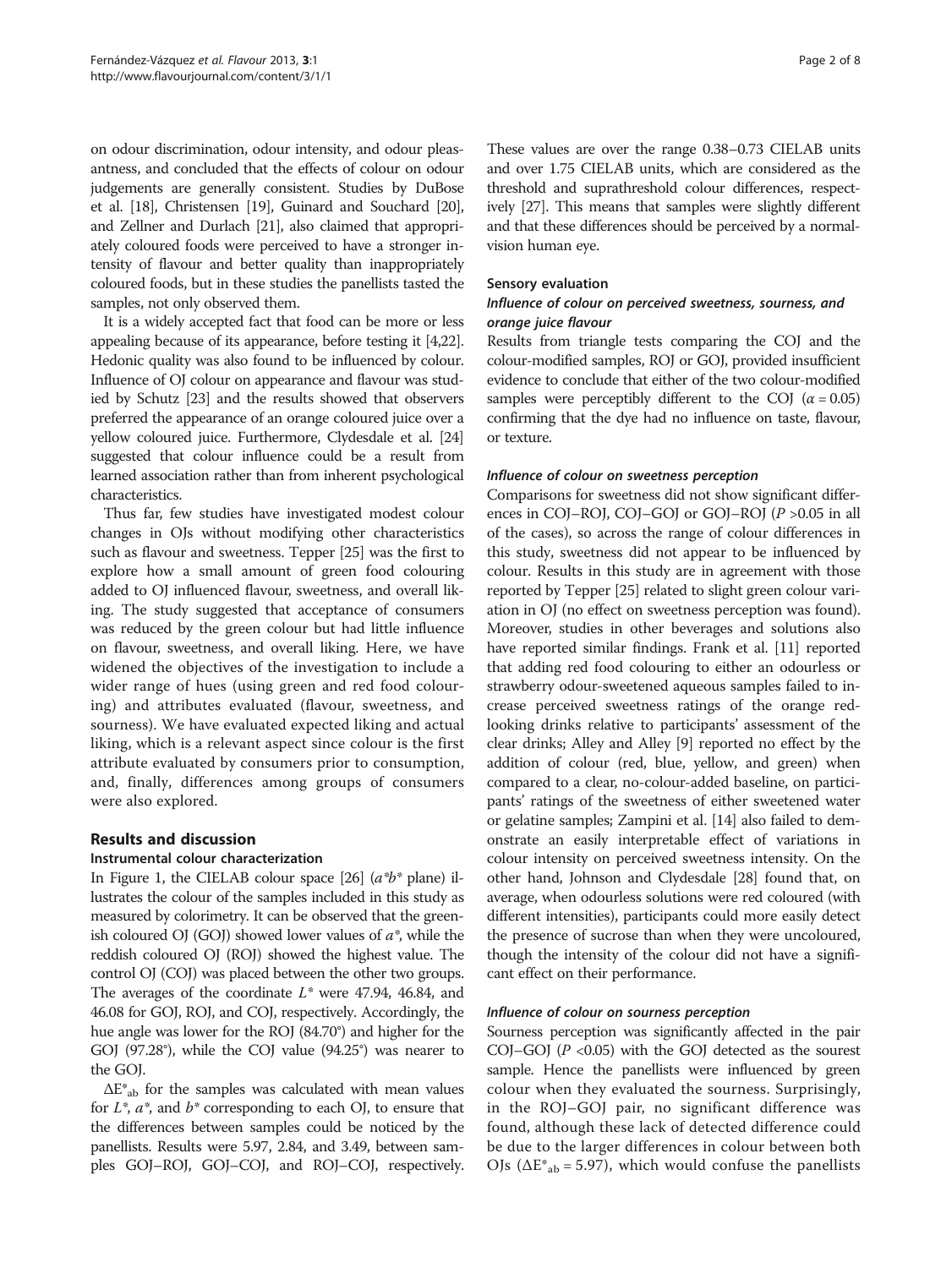<span id="page-2-0"></span>

in their evaluations. Other studies obtained similar results, for example Pangborn [\[8](#page-6-0)] demonstrated that green food colouring enhanced sourness ratings in pear nectar, though it should be noted that Pangborn [[29](#page-7-0)] subsequently failed to replicate this finding. Furthermore, contrary to these results, Maga [[5](#page-6-0)] reported that green and yellow colorants in water solutions decreased sour taste sensitivity and red colouring had no effect.

#### Influence of colour on flavour perception

When flavour perception was explored, again, no statistically significant differences were found in any of the comparisons (GOJ–COJ, ROJ–COJ, and GOJ–ROJ), in accordance with findings reported by Tepper [[25](#page-7-0)], who concluded that slight colour variation in OJ had little influence in flavour. On the other hand, DuBose et al. [[17](#page-7-0)] reported that overall flavour intensity was affected by colour intensity, with higher colour intensity solutions giving rise to stronger flavour evaluation responses by participants for orange-flavoured beverages. Zellner's review [[17](#page-7-0)] has indicated that many studies see a reduction in flavour intensity with increased colour but this was not the case in this study. Meanwhile, Kostyla [\[30](#page-7-0)] reported that the addition of yellow and blue colour to sweetened cherryflavoured beverages decreased flavour ratings while the addition of red colouring increased sweetness.

#### Influence of colour on expected and actual liking

Demographic and OJ consumption habits of the 100 consumers were recorded. Among the 100 consumers, the majority were females (66%), between 18 and 25 years of age (57%). In terms of consumption habits, 38% of the consumers consumed OJ less than once a week, 18% once a week, 12% twice a week, and finally, 32% of consumers consumed OJ more than twice a week. The most frequently consumed OJ was from concentrate (51%), followed by freshly squeezed (44%), and only 5% of consumers reported to consume homemade OJ. Finally, the most frequently consumed brand was Tropicana (33%) which was the one chosen for this study, followed by other retailed brands as Tesco and Sainsbury's (19% and 13%, respectively).

Results showed significant differences in expected liking, with the ROJ scoring highest (mean 69.03) (Table 1). This is likely to relate to the association of more reddish hues in a freshly squeezed OJ indicating superior quality [[31](#page-7-0)-[33\]](#page-7-0). However, there were no significant differences in actual liking between any of the samples, which is in accordance with Tepper [\[25\]](#page-7-0), who concluded that slight green colour variation reduced consumer acceptance regarding colour, but had little influence on overall liking. Moreover, it can be observed that when comparing expected liking with actual liking, there was a significant increase in actual liking of COJ and GOJ, suggesting that the real colour of the control sample (COJ) and the modification of the OJ colour towards greenish hues caused a negative impact on consumers expected liking.

#### Table 1 Mean and standard deviation scores for the samples

|            | <b>Expected liking</b> | <b>Actual liking</b>            |
|------------|------------------------|---------------------------------|
| Control OJ | $62.59 + 17.73^{a,1}$  | $66.40 \pm 18.06^{b,1}$         |
| Red OJ     | $69.03 + 12.81^{a,2}$  | $68.48 + 15.89$ <sup>a, 1</sup> |
| Green OJ   | $64.18 + 15.21^{a,1}$  | $69.34 \pm 14.13^{b,1}$         |

Different letters superscripts within rows and different numbers within columns indicate statistically significant differences (P <0.05).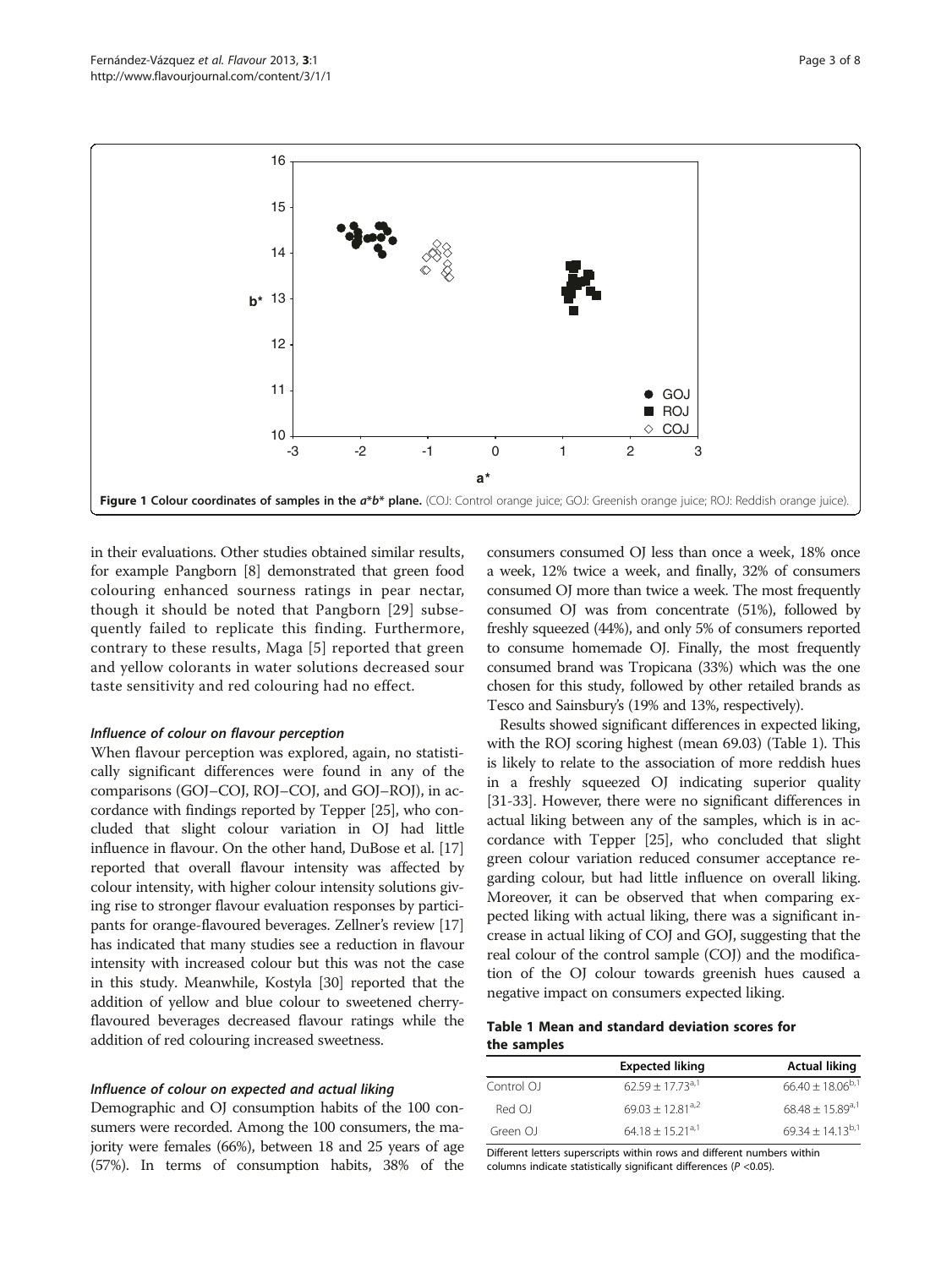#### Cluster analysis

In order to find out if there were groups of consumers differing in expected and actual liking, a segmentation of the panel group was done by Cluster analysis [[34\]](#page-7-0) and three groups of consumers were clearly identified (Figure 2).

Characteristics of each cluster in terms of demography and OJ consumption are shown in Table [2](#page-4-0). No marked differences in demographic characteristics were found. However, differences in OJ consumption frequency was observed; cluster 1 consumed OJ more frequently than the other clusters, with 44.2% consuming OJ more than twice a week in comparison to 15% and 21.4% of consumers in clusters 2 and 3, respectively. In terms of the kind and brands of the OJ most commonly consumed, clear differences were also found. Cluster 2 have a higher consumption of Morrisons (19%) compared to other clusters but not compared to their consumption of other brands, moreover they reported a higher consumption of homemade OJ (10%). While in cluster 3, concentrate OJ (57.1%) was primarily consumed followed by freshly squeezed (39.3%), and in cluster 1 more people reported to consume freshly squeezed OJ followed by concentrate OJ (51.9% and 44.2%, respectively). Different kinds and brands of OJ have different colours [\[35](#page-7-0)], and this may have influenced the consumer scores, as they would be familiar with a certain colour in OJ. These findings agree with Clydesdale et al. [[24\]](#page-7-0), confirming the possible influence of a learned association in the role of colour in consumer acceptance. Scores for the samples given by each cluster are reflected in Table [3](#page-4-0).

#### Differences among samples in expected and actual liking

Cluster 1 (52%), the group with the most frequent OJ consumers, scored all samples higher for expected and actual liking than the other clusters and showed no significant differences in either expected or actual liking between the samples (Table [3\)](#page-4-0). However, Cluster 2 (20%) scored the control sample significantly lower in expected and actual liking compared to the colour-modified samples (average 38.80 and 46.90, respectively). Interestingly, this cluster consumed the Tropicana brand (the control sample in this study) less than the other clusters and this may account for the observed lower scores. In Cluster 3 (28.28%), GOJ was scored significantly lower than the other samples for expected liking (47.71 as opposed to 61.96 and 63.14 for COJ and ROJ, respectively) whilst COJ was scored significant higher than the other samples for actual liking (68.43 in front of 56.89 and 56.50 for ROJ and GOJ, respectively).

#### Expected liking vs. actual liking

Consumers in cluster 1 showed significant differences between expected and actual liking for ROJ and GOJ.

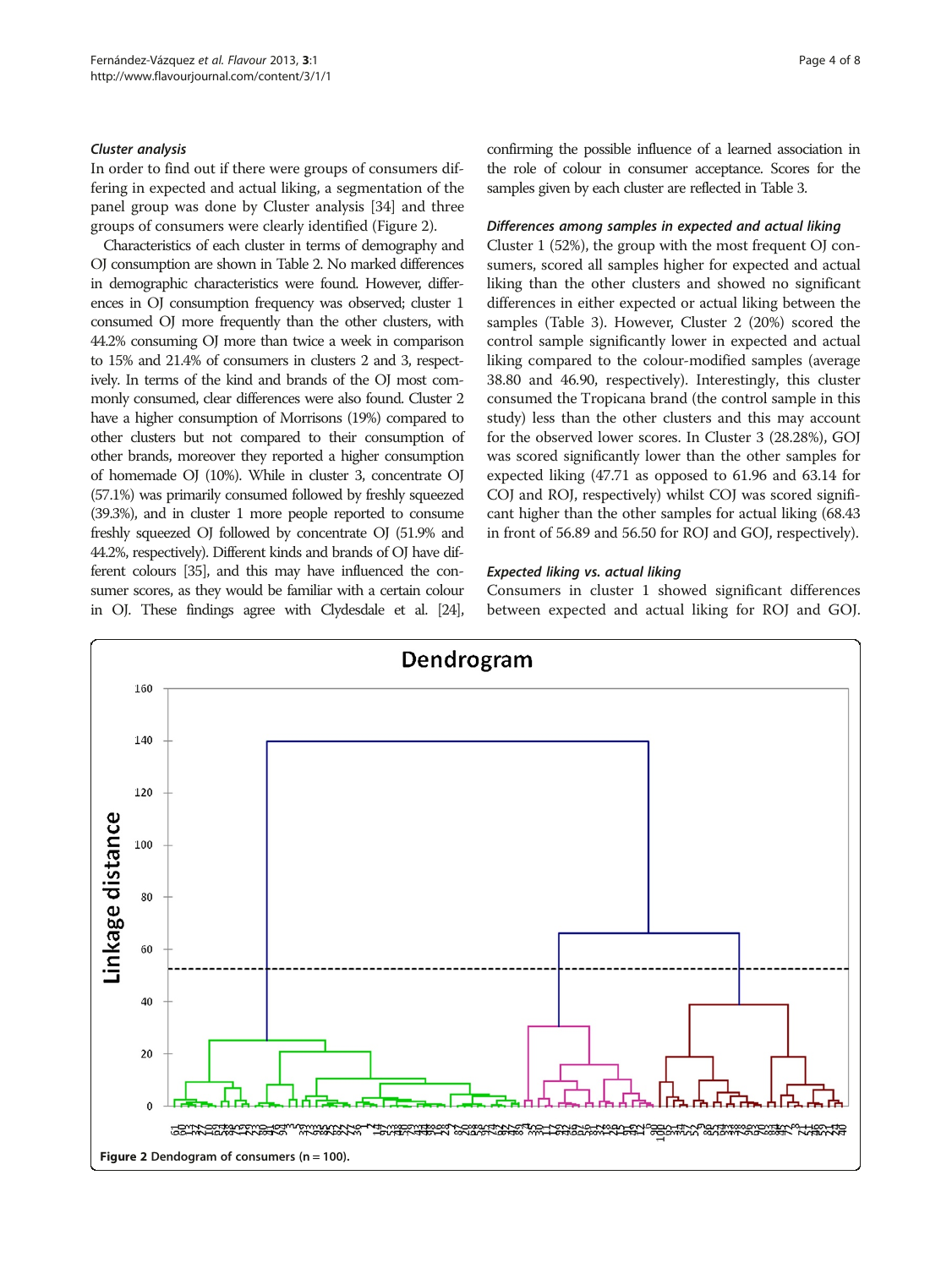<span id="page-4-0"></span>

| Table 2 Demographic characteristics and OJ consumption |  |  |
|--------------------------------------------------------|--|--|
| habits for each cluster                                |  |  |

|                                                                      | Frequency response (%) |                        |                        |
|----------------------------------------------------------------------|------------------------|------------------------|------------------------|
|                                                                      | Cluster 1,<br>$n = 52$ | Cluster 2,<br>$n = 20$ | Cluster 3,<br>$n = 28$ |
| Gender                                                               |                        |                        |                        |
| Male                                                                 | 38.5                   | 30                     | 28.6                   |
| Female                                                               | 61.5                   | 70                     | 71.4                   |
| Age                                                                  |                        |                        |                        |
| $18 - 25$                                                            | 63.5                   | 55                     | 46.4                   |
| $26 - 35$                                                            | 13.5                   | 30                     | 25                     |
| $36 - 45$                                                            | 13.5                   | 5                      | 7.1                    |
| $46 - 55$                                                            | 1.9                    | 5                      | 7.1                    |
| Over 55                                                              | 7.7                    | 5                      | 14.3                   |
| Consumption habits                                                   |                        |                        |                        |
| <once a="" td="" week<=""><td>30.8</td><td>40</td><td>50</td></once> | 30.8                   | 40                     | 50                     |
| Once a week                                                          | 13.5                   | 35                     | 14.3                   |
| Twice a week                                                         | 11.5                   | 10                     | 14.3                   |
| >Twice a week                                                        | 44.2                   | 15                     | 21.4                   |
| Kinds of OJ                                                          |                        |                        |                        |
| From concentrate                                                     | 44.2                   | 60                     | 57.1                   |
| Freshly squeezed                                                     | 51.9                   | 30                     | 39.3                   |
| Homemade                                                             | 3.8                    | 10                     | 3.6                    |
| OJ brands                                                            |                        |                        |                        |
| Tropicana                                                            | 36.54                  | 25                     | 32.14                  |
| Tesco                                                                | 23.08                  | 18                     | 10.71                  |
| Sainsbury's                                                          | 13.46                  | 20                     | 7.14                   |
| <b>ASDA</b>                                                          | 3.84                   | $\Omega$               | $\Omega$               |
| Morrisons                                                            | 1.92                   | 19                     | 3.57                   |
| Other                                                                | 11.54                  | 25                     | 28.57                  |
| No answer                                                            | 9.62                   | 20                     | 17.86                  |

For these consumers, colour hue variation in relation to COJ had a negative influence on expected liking as scores were lower than for actually liking. In cluster 2, significant differences between expected and overall liking were not found for any of the samples. Finally, Cluster 3 was clearly influenced in a negative way by the green appearance of GOJ scoring it the lowest in expected liking (mean 47.71). However, upon consumption of the sample, liking increased (actual liking score mean 56.50). There were no significant differences in this cluster between expected and actual liking for COJ and ROJ samples.

In general, these results, agree with results published previously by Fernández-Vázquez et al. [\[32](#page-7-0)], suggesting that no clear preferences for any colour was observed but that there are subsections of the population that show different preferences for OJ colour. They found that consumer clusters did not differ in terms of gender, age, or consumption habits indicating that these variables did not influence colour preference patterns. Other previous studies on consumer's colour acceptance of a different product (strawberry nectar from puree) have shown similar results, indicating that neither gender nor age or consumption habits had a significant impact on colour acceptance [\[36\]](#page-7-0).

#### Internal preference mapping

Internal preference mapping refers to the analysis of preference data only and it was conducted to visualize the behaviour of the clusters of consumers. Two preference dimensions accounted for 86.18% of the total variance, so the third preference dimension was not considered. In Figure [3,](#page-5-0) it can be observed that the second dimension clearly separated the actual liking for the three OJs (positive values) from the expected liking (negative values). In COJ and ROJ, actual liking and expected liking were not significantly separated; this was not the case for GOJ for which expected and actual liking were clearly separated.

Considering actual liking, cluster 1 showed preferences for ROJ and GOJ, while cluster 3 was clearly closer to COJ, indicating an increase in the scores after tasting the OJs. However, cluster 2, which was situated in the lower half of the second dimension, did not show any preference for any of the OJs after tasting them. On the other hand, this cluster (2) showed a clear preference for ROJ but only before tasting it.

#### Conclusions and implications

In this research, adjusting OJ colour towards more greenish hues was found to increase sourness perception, while variations to more reddish hues did not have any effect. Sweetness and flavour perception were not affected by colour variation. When expected and actual liking scores of colour-modified OJs were evaluated using a consumer panel, some interesting results were observed. While ROJ scores were similar for both expected and actual liking,

|                         |  | Table 3 Mean and standard deviation scores for the |  |  |
|-------------------------|--|----------------------------------------------------|--|--|
| samples in each cluster |  |                                                    |  |  |

| Cluster           | <b>Samples</b> | <b>Expected liking</b>           | <b>Actual liking</b>             |
|-------------------|----------------|----------------------------------|----------------------------------|
| 1 (n = 52, 52%)   | Control OJ     | $72.08 \pm 9.78$ <sup>a, 1</sup> | $72.81 \pm 13.20$ <sup>a,1</sup> |
|                   | Red OJ         | $72.06 \pm 11.20$ <sup>a,1</sup> | $76.35 \pm 8.71^{b,1}$           |
|                   | Green OJ       | $72.06 \pm 9.92$ <sup>a,1</sup>  | $77.17 \pm 10.15^{b,1}$          |
| $2(n = 20, 20\%)$ | Control OJ     | $38.80 \pm 11.69^{a,1}$          | $46.90 \pm 18.58$ <sup>a,1</sup> |
|                   | Red OJ         | 69.40 ± 15.44 <sup>a,2</sup>     | $64.25 \pm 17.01^{a,2}$          |
|                   | Green OJ       | $66.75 \pm 8.56$ <sup>a,2</sup>  | $66.95 \pm 11.09^{a,2}$          |
| $3(n = 28, 28%)$  | Control OJ     | $61.96 \pm 16.82$ <sup>a,1</sup> | $68.43 \pm 16.09^{a,1}$          |
|                   | Red OJ         | 63.14 ± 11.97 <sup>a,1</sup>     | $56.89 \pm 17.53$ <sup>a,2</sup> |
|                   | Green OJ       | $47.71 + 14.32$ <sup>a,2</sup>   | $56.50 \pm 12.57^{b,2}$          |

Different superscripts letters within rows and different numbers within columns for each cluster indicate statistically significant differences ( $P < 0.05$ ).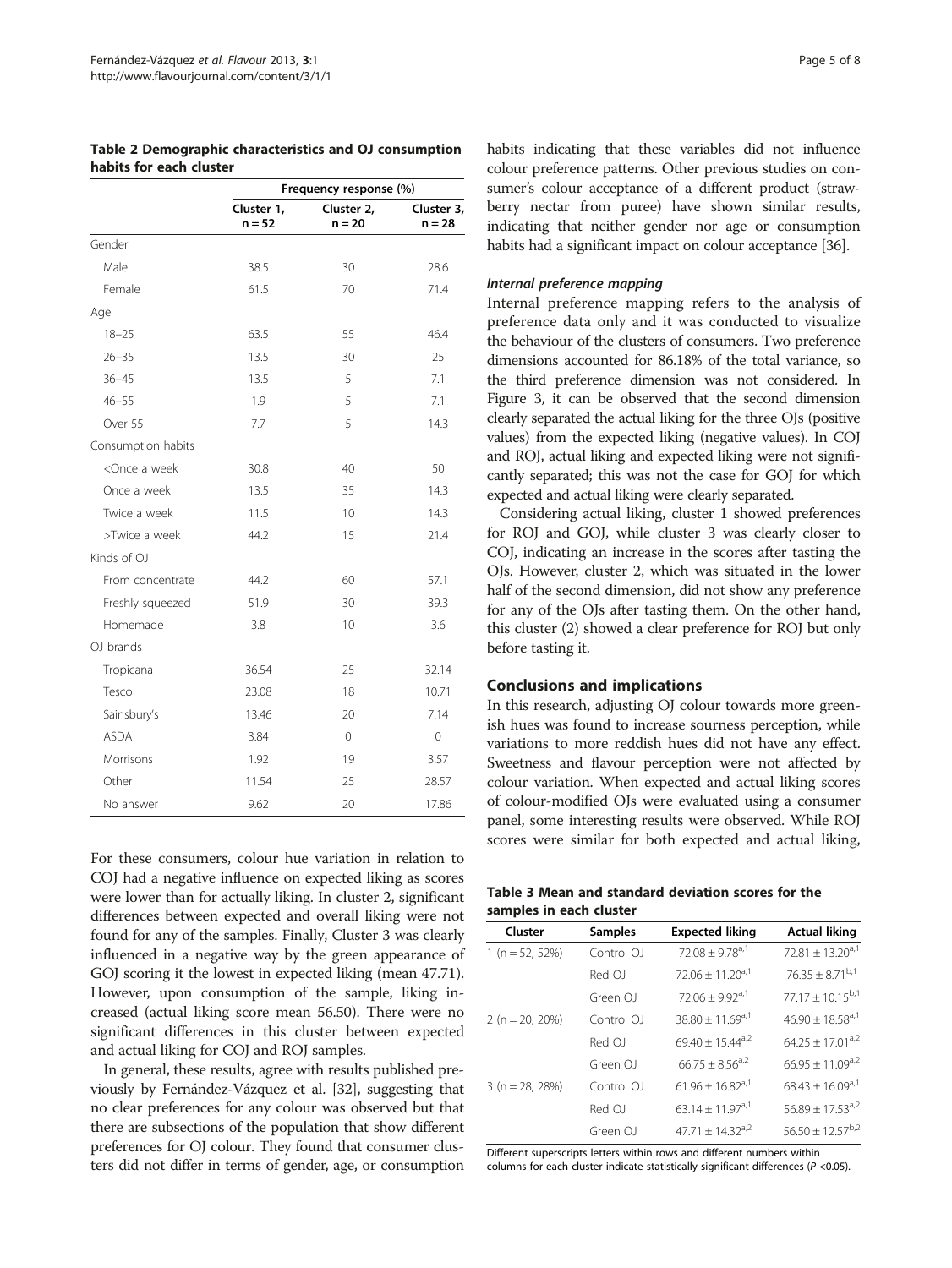<span id="page-5-0"></span>

COJ and GOJ were evaluated significantly different after tasting. Greenish OJs were scored low before tasting which could be explained by the fact that fruits are usually greener in their first ripening stages, and therefore less sweet. Cluster analysis showed different OJ preferences for different groups of the population. No relationship with demographic characteristics were found in the clusters, although consumption habits (brands, type of OJ, and frequency of consumption) were more related to expected and actual liking of OJ, confirming the possible effect of learned association in colour influence. Some groups of the population were more affected than others by colour. In cluster 1, colour hue variation in relation to COJ had a negative influence on the expected liking and cluster 3 was clearly negatively influenced by green colour. However, significant differences between expected and overall liking were not found in cluster 2. The impact of colour on sensory perception remains inconclusive and more research is needed to understand its influence on perception and liking in different products, since it seems to be product-specific. Nevertheless, it is clear that the food industry needs to continue to take into account the importance of measuring colour as part of quality control due to its possible influences on consumer flavour perception.

## Methods

### Samples

A commercial fresh OJ (Tropicana, United Kingdom) was selected to be the control OJ (COJ). Two colour modified samples were prepared by addition of food colourings (Supercook, United Kingdom); 50 mg/L red food colouring (ROJ) or 250 mg/L green food colouring (GOJ). The amount of food colouring added was selected in order to get a modification in colour enough to be perceived by panellists but not too much in order to obtain samples with a realistic OJ colour. With this aim, the samples' colour was then measured, and colour differences between samples were also calculated. All samples presented to subjects were commercially available products. Participants were notified of the nature of the products and all signed to indicate they had given informed consent to participate.

#### Instrumental colour characterisation

A Hunterlab Colour Quest XE colorimeter (Universal Software V. 4.1) was used for colour measurements. Samples were measured in triplicate in a 10 mm glass cuvette (original Minolta). CIELAB [[26](#page-7-0)] coordinates  $(L^*, a^*, b^*)$ were obtained directly from the instrument. The colour value " $L^*$ ", measuring lightness, is quantified on a scale from 0 to 100. The colour value " $a^*$ " quantifies red (positive values) to green (negative values), and the colour value " $b^*$ " quantifies yellow (positive values) to blue (negative values). From the uniform colour space, the psychological parameters chroma  $(C^*_{ab})$  and hue  $(h_{ab})$  are defined:

$$
C_{ab}^{*} = [(a^{*})^{2} + (b^{*})^{2}]^{1/2}
$$
  

$$
h_{ab} = \arctan(b^{*}/a^{*})
$$

 $C^*$ <sub>ab</sub> represents the quantitative attribute of colourfulness and is used to determine the degree of difference of a hue in comparison to a grey colour with the same lightness.  $h_{ab}$ represents the qualitative attribute according to which colours have been traditionally defined as reddish, greenish, etc., and is used to define the difference of a colour with reference to a grey colour with the same lightness [\[37\]](#page-7-0).

Colour differences  $(\Delta E_{ab}^*)$ , which are very important to evaluate the relationships between visual and numerical analyses [[38](#page-7-0)], were calculated as the Euclidean distance between two points in the 3-D space defined by  $L^*$ ,  $a^*$ , and  $b^*$ .

#### Sensory evaluation

### Influence of colour on perceived sweetness, sourness, and orange juice flavour

Firstly, to identify if the addition of the food colouring had any physicochemical effect that may impact flavour perception, an overall difference test (triangle test, [\[39\]](#page-7-0)) was performed comparing both colour modified OJ's with the control OJ. Twelve naive assessors were recruited from staff and students at the University of Nottingham to take part in the study. Two triangle tests were performed (COJ vs. ROJ and COJ vs. GOJ). For each test, assessors were presented with three samples, told two were identical and asked to determine the odd sample. Samples (15 mL) were presented in dark amber glass bottles, labelled with random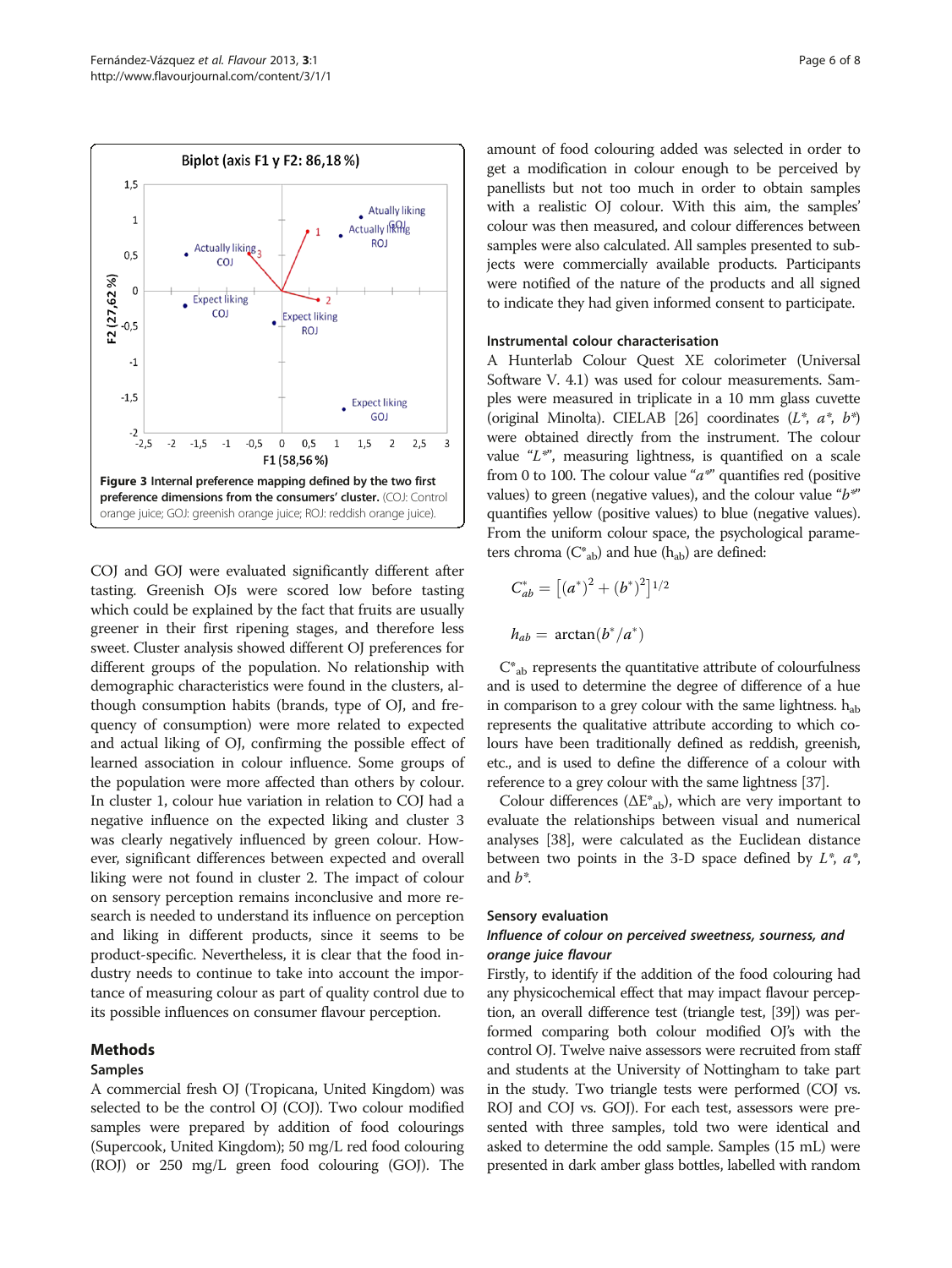<span id="page-6-0"></span>3-digit codes, in a randomized order across the panel and under red light conditions to ensure no visual cues were available to panellists.

To examine the influence of colour modification on perception, a series of attribute-specific difference tests were performed (Paired comparison, [[40\]](#page-7-0)). Thirty untrained assessors were recruited from staff and students of the University of Nottingham. Multiple pairwise comparison tests compared all combinations of COJ, ROJ, and GOJ for each attribute of interest – sweetness, sourness, and OJ flavour. For each paired comparison, assessors were presented with two samples and asked to determine which was the most intense for the attribute in question. Samples (15 mL) were presented in clear glass vials, labelled with random 3-digit codes and the order randomised across the panel.

## Influence of colour on expected and actual liking of orange juice

One hundred European OJ consumers were recruited from staff and students of the University of Nottingham to take part in the study. Information regarding demographics and consumption and purchase habits were collected via a questionnaire prior to the sensory assessment of the samples. A labelled affective magnitude scale (LAM) was presented for consumers to rate expected liking of each of the three OJs (COJ, ROJ, and GOJ) based on visual assessment only. A second LAM scale was used for consumers to rate actual liking of the products following consumption. Samples (15 mL) were presented monadically in clear glass vials, labelled with random 3-digit codes, in a randomised order across the panel.

All sensory testing was carried out in purpose designed individual sensory booths, under Northern Hemisphere lighting conditions. Unsalted cracker (Rakusen's, UK) and mineral water (Evian, France) were available for assessors to palate cleanse before and between tasting samples. Data was captured using Fizz Network sensory software (Biosystemes, France).

#### Data analysis

Discrimination tests (triangle and paired comparisons) were analysed using Fizz Calculations software (Biosystemes, France). Consumer data first underwent normality testing (Shapiro-Wilk test) and was subsequently analysed using non-parametric tests to identify differences between samples (Wilcoxon test) with Statistica 8 for Windows (StatSoft, 2007), and XLStat (Version 2009.6.03, Addinsoft, USA). Consumer data were further examined using hierarchal cluster analysis, using Squared Euclidean Distances and Wards criterion, and internal preference mapping (XLStat).

#### Abbreviations

COJ: Control orange juice; GOJ: Greenish orange juice; LAM: Labelled affective magnitude scale; OJ: Orange juice; ROJ: Reddish orange juice.

#### Competing interests

The authors declare that they have no competing interests.

#### Authors' contributions

IMV, FJH, and DH conceived the idea of the study. JH and LH designed the details. RFV conducted the study, analysed the data, and wrote the manuscript. JH, LH, and IF read and approved the final manuscript. All authors read and approved the final manuscript.

#### Acknowledgements

This work was supported by funding from the Consejería de Innovación Ciencia y Empresa, Junta de Andalucía by the project P08-AGR-03784. RFV holds a grant from the Conserjería de Innovación Ciencia y Empresa, Junta de Andalucía.

#### Author details

<sup>1</sup> Food Colour & Quality Laboratory, Department of Nutrition & Food Science, Universidad de Sevilla Facultad de Farmacia, 41012 Sevilla, Spain. <sup>2</sup>School of Biosciences, Division of Food Sciences, University of Nottingham, Sutton Bonington Campus, Loughborough, Leicestershire LE12 5RD, UK. <sup>3</sup>Department of Analytical Chemistry, Universidad de Sevilla, Facultad de Farmacia, 41012 Sevilla, Spain.

#### Received: 1 October 2013 Accepted: 17 December 2013 Published: 17 January 2014

#### References

- 1. Rouseff RL, Ruiz Perez-Cacho P, Jabalpurwala F: Historical review of citrus flavor research during the past 100 years. J Agr Food Chem 2009, 57:8115–8124.
- 2. Melendez-Martinez AJ, Vicario IM, Heredia FJ: El color del zumo de naranja (II): aspectos físicos: "Orange juice colour (II): physical aspects". Alimentación, Equipos y Tecnología 2004, 186:103–106.
- 3. ISO: Standard 5492: terms relating to sensory analysis. Geneva: International Organization for Standardization; 1992.
- 4. Spence C, Levitan CA, Shankar MU, Zampini M: Does food color influence taste and flavor perception in humans? Chemosensory Percep 2010, 3:68–84.
- 5. Maga JA: Influence of color on taste thresholds. Chem Sens Flav 1974, 1:115–119.
- 6. Clydesdale FM, Gover R, Fugardi C: The effect of color on thirst quenching, sweetness, acceptability and flavour intensity in fruit punch flavored beverages. J Food Quality 1992, 15:19-38.
- 7. Huggart RL, Petrus DR, Buzz Lig BS: Color aspects of Florida commercial grapefruit juices. Proc Fla State Horticultural Soc 1977, 90:173-175.
- 8. Pangborn RM: Influence of color on the discrimination of sweetness. Am J Psychol 1960, 73:229–238.
- 9. Alley RL, Alley TR: The influence of physical state and color on perceived sweetness. J Psychol: Interdiscip Appl 1998, 132:561–568.
- 10. Chan MM, Kane-Martinelly C: The effect of color on perceived flavor intensity and acceptance of foods by young adults and elderly adults. J Ame Diet Assoc 1997, 132:561-568.
- 11. Frank RA, Ducheny K, Mize SJ: Strawberry odor, but not red color, enhances the sweetness of sucrose solutions. Chem Sens 1989, 14:371–377.
- 12. Gifford SR, Clydesdale FM: The psychophysical relationship between color and sodium chloride concentrations in model systems. J Food Prot 1986, 49:977–982.
- 13. Gifford SR, Clydesdale FM, Damon RA: The psychophysical relationship between color and salt concentrations in chicken flavored broths. *J Sens* Stud 1987, 2:137–147.
- 14. Zampini M, Sanabria D, Phillips N, Spence C: The multisensory perception of flavor: assessing the influence of color cues on flavor discrimination responses. Food Qual Prefer 2007, 18:975–984.
- 15. Zampini M, Wantling E, Phillips N, Spence C: Multisensory flavor perception: assessing the influence of fruit acids and color cues on the perception of fruit-flavored beverages. Food Qual Prefer 2008, 19:335–343.
- 16. Wei S-T, Ou L-C, Luo MR, Hutchings JB: Optimisation of food expectations using product colour and appearance. Food Qual Prefer 2012, 23:49–62.